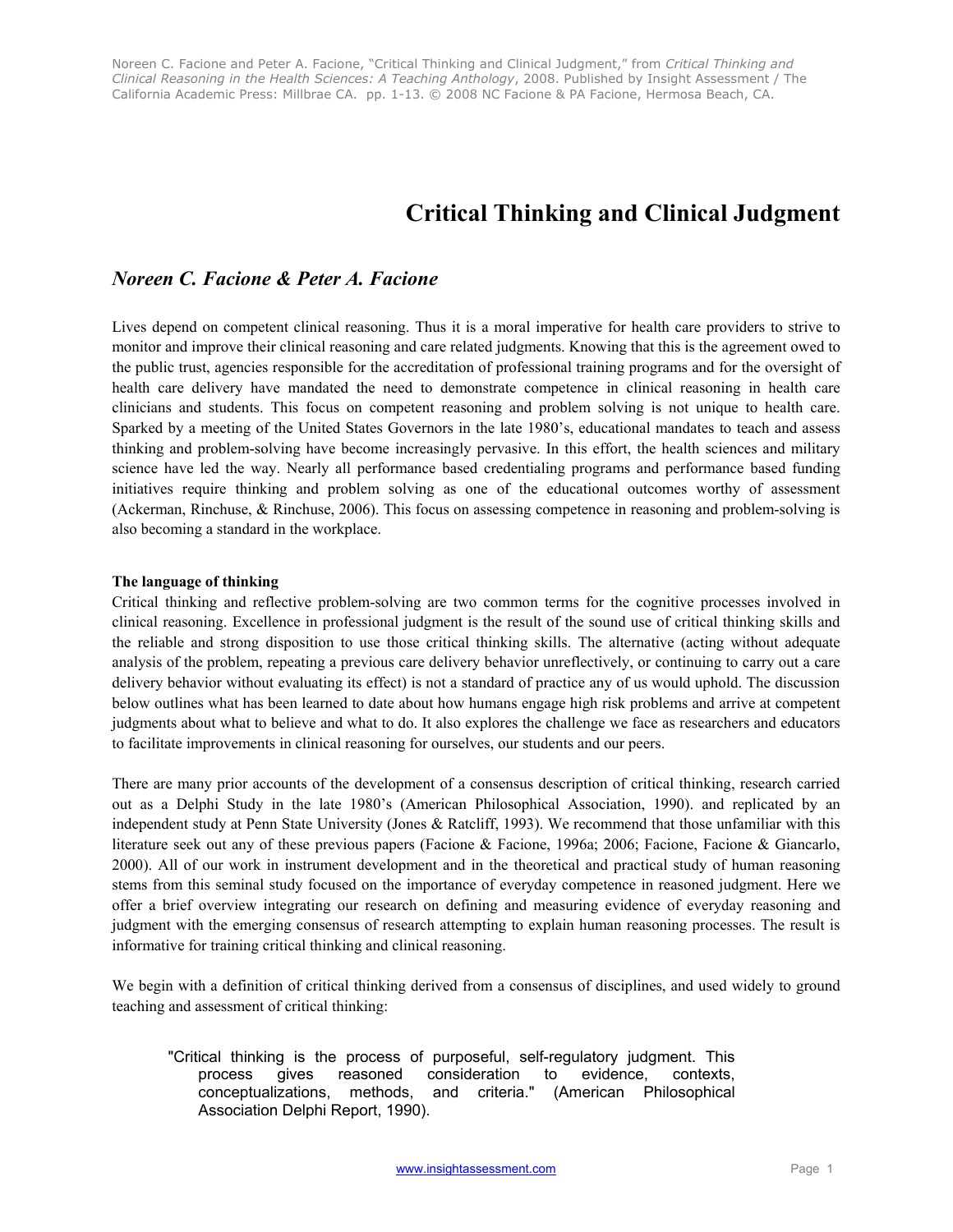In other words, critical thinking is a judgment process. Its goal is to decide what to believe and/or what to do in a given context, in relation to the available evidence, using appropriate conceptualizations and methods, and evaluated by the appropriate criteria. One way of describing how critical thinking relates to clinical judgment would be: *Critical thinking is the process we use to make a judgment about what to believe and what to do about the symptoms our patient is presenting for diagnosis and treatment*. This language is discipline free, because it refers to cognitive capabilities that can be generalized to all problem frames and all situational contexts. Here our interest is applying this terminology to the health sciences. To arrive at a judgment about what to believe and what to do, a clinician should consider the unique character of the symptoms (evidence) in view of the patient's current health and life circumstances (context), using the knowledge and skills acquired over the course of their health sciences training and practice (methods, conceptualizations), anticipate the likely effects of a chosen treatment action (consideration of evidence and criteria), and finally monitor the eventual consequences of delivered care (evidence and criteria).

#### **Adequate time to think**

Newell (1990) provided us with some concrete data on how long it actually takes to process a novel observation or a novel problem demanding of a response. When humans are queried on a novel issue or problem they require eleven to sixteen seconds to interpret the situation at hand and formulate even the most rudimentary reflective response. With forewarning they can summon relevant memories and content knowledge to inform their response, but otherwise processing time is required. Humans also frequently rely on heuristic maneuvers in an attempt to optimally address high stakes issues. Heuristic reasoning is believed to be most prevalent in time limited situations that do not admit of more reflective thinking, and in uncertain contexts when reflective thought fails to resolve ambiguities in the direction of a seemingly certain judgment (Gilovic, Griffin & Kahneman, 2002). More on this topic in the section below entitled 'Two systems of reasoning' but for now we return to the issue of 'time to think.'

Sixteen seconds is far longer than we are accustomed to waiting for a response after we pose an important question to a clinician, or even a student who is supposed to be prepared for the clinic. Both may feel the desire to respond thoughtfully and provide the optimal opinion, but far more often they first feel the pressure to respond quickly. So, what is forthcoming usually begins as only half-thought-out, with late breaking insights and necessary edits coming later as additional ideas are formulated. If the problem we pose is novel, and the clinician values accuracy and comprehensiveness as a component of the response, we may hear, "Now let me think about that for a moment." Hearing this response should engender confidence, but often instead it engenders doubt.

Learning to 'think aloud,' supplying evidence of the process of one's thinking and subsequent judgment (the assumptions made, the evidence base applied, the logical framing) offers a way for the listener to both evaluate the quality of the judgment and to learn to reason better themselves, This is demonstrated in discussions of think aloud exercises in some of the chapters to follow.

The accuracy of Newell's findings (the need for time to think) can be readily observed by asking anyone a novel question that requires reflective thought, and recording the time to a response. This is true regardless of expertise level, when the question or problem is truly novel. The physiological realities of human thinking make it important for educators to control the tempo of teaching and learning sessions if they are to effectively lead to improved clinical reasoning. Those who answer too quickly may have not thought well.

## **Clinical reasoning and expertise**

When clinical problems are familiar we can rely on externally developed protocols and internal 'mental scripts' to assist us in deciding what to believe and what to do about the problem. The externally developed protocols are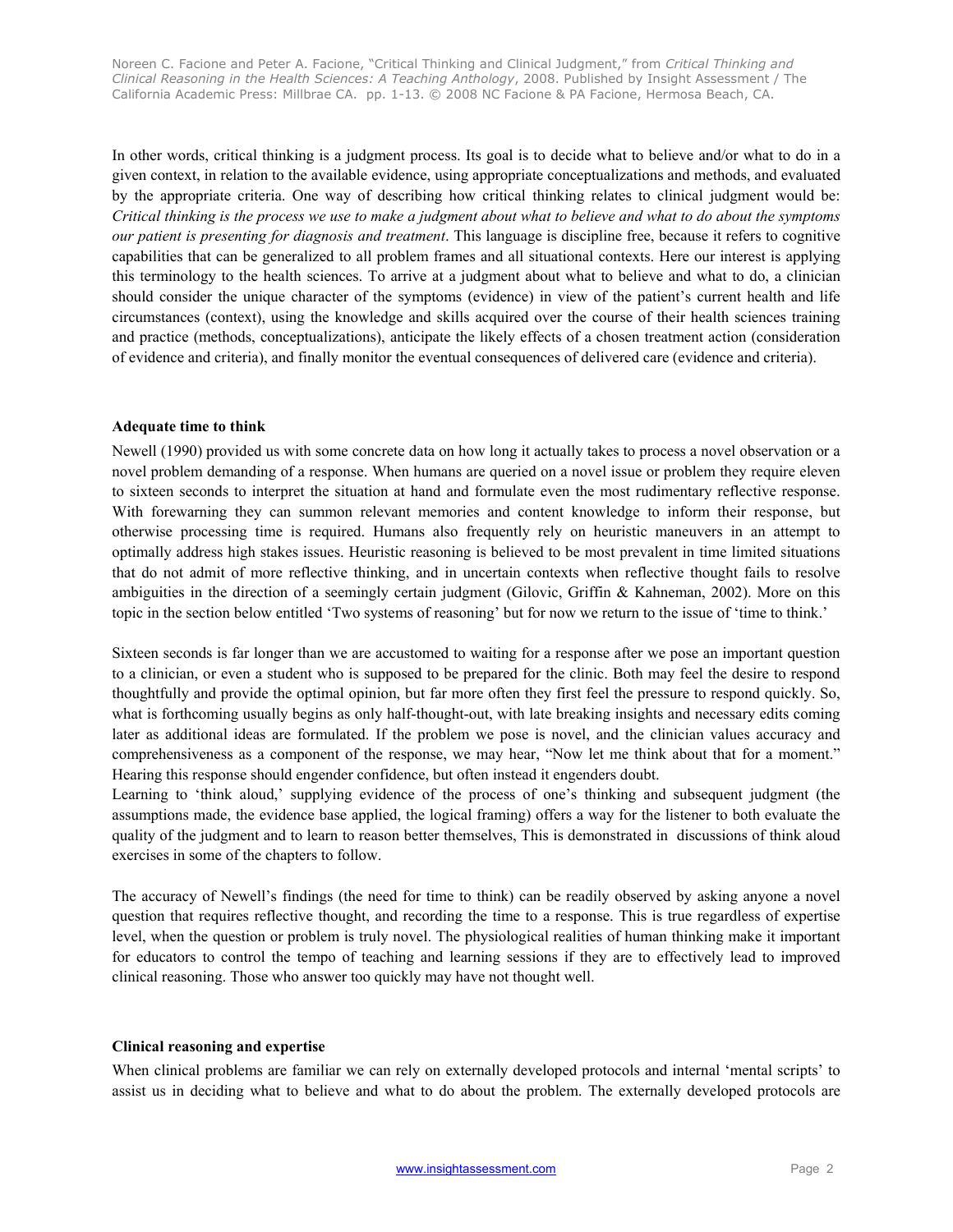elaborate and rise to the status of standards when the consequences of error are high and society is concerned with safety. There is still need for reflective thought when using protocols to assure that they are remain appropriate to the case and that expected results occur.

Internally developed 'mental scripts' are a function of expertise. The Dreyfus and Dreyfus model of expertise, which has been adapted by Benner for Nursing, (Benner 1994, 2004) is a phenomenological model that provides a description of the increasing sense of ease experienced over time by the clinician, moving from novice practice to more expert practice. Most models of expertise describe the novice who encounters a problem as attending indiscriminately to data in an attempt to recognize key relationships that will then allow the application of knowledge they believe to be relevant. The expert, in contrast, recognizes most problems by pattern, and resolves them without a significant awareness of reflective thinking. An expert does this through the retrieval of similar cases examples stored in episodic memory, a larger array of relevant knowledge stored in semantic memory, and the use of other heuristic thinking processes.

Benner's work describing the 'lived experience' of clinical reasoning notes the seeming inability to reflect on the thinking process that occurs in the expert clinician, describing it as 'intuiting.' In contrast, other cognitive science models of human reasoning explain this lack of conscious reflection as a function of several cognitive processes: heuristic reasoning (thinking maneuvers and shortcuts discussed below), automatic thought (the ability to accomplish an array of tasks without conscious attention), and the absence of perception of meta-cognition (listening to or thinking about your thinking). In the case of automatic thinking, familiarity with the tasks required frees cognitive resources to focused more specifically on only the unique aspects of the situation or perhaps even a different problem altogether. Recall the experience of driving home from work rehearsing approaches to resolving an interpersonal issue. Possibly you exit the car realizing that you really didn't 'see' the road and the other drivers for the majority of the thirty-minute drive. We even have language for this, 'running on autopilot.' But clearly some cognitive process, outside of your awareness, was monitoring your driving, making lane changes, braking, using turn signals, seeing the other cars. It is not known how often the autopilot function impacts clinical reasoning, nor what percentage of those impacts are negative.

Models of expertise help us to understand how different groups of clinicians are likely to approach clinical problems. A high level of expertise does not assure flawless reasoning in the clinician, any more than we can be sure frequent errors will be made by the novice. Novices are known to be slower to come to a judgment because they require more time for reflective thought and additional data searching. Novices err through problem misidentification and uncertainty about knowledge application. But experts also err due to problem misidentification, and they are more prone to being inattentive to those differences in the problem which make it the odd exception to the pattern and which render the modal responses inappropriate.

Understanding the cognitive effort entailed by the novice or expert state suggests several things about the training of clinical reasoning. Feelings of comfort when working on familiar problems in familiar contexts should not be confused with genuine clinical expertise. A person may be comfortable doing roughly the same thing over and over again, as demanding as that may be, but not have the expertise to be able to resolve new problems, to adapt old ways to new situations, or even to recognize limitations or shortcomings in the way he or she has always gone about doing those familiar things.

Expert clinicians are never beyond the need to actively monitor the soundness of their clinical reasoning. While we might allow ourselves to fold the laundry or cut the grass automatically, we can't allow this type of disconnect when the life or health of others is at stake. Hence, we need to continuously build the cognitive skills and habits of mind inherent in critical thinking as the preferred tools of the clinical judgment process, the conscious reflection about what to believe and what to do in the clinical context. Novice clinicians will have far more novel problems to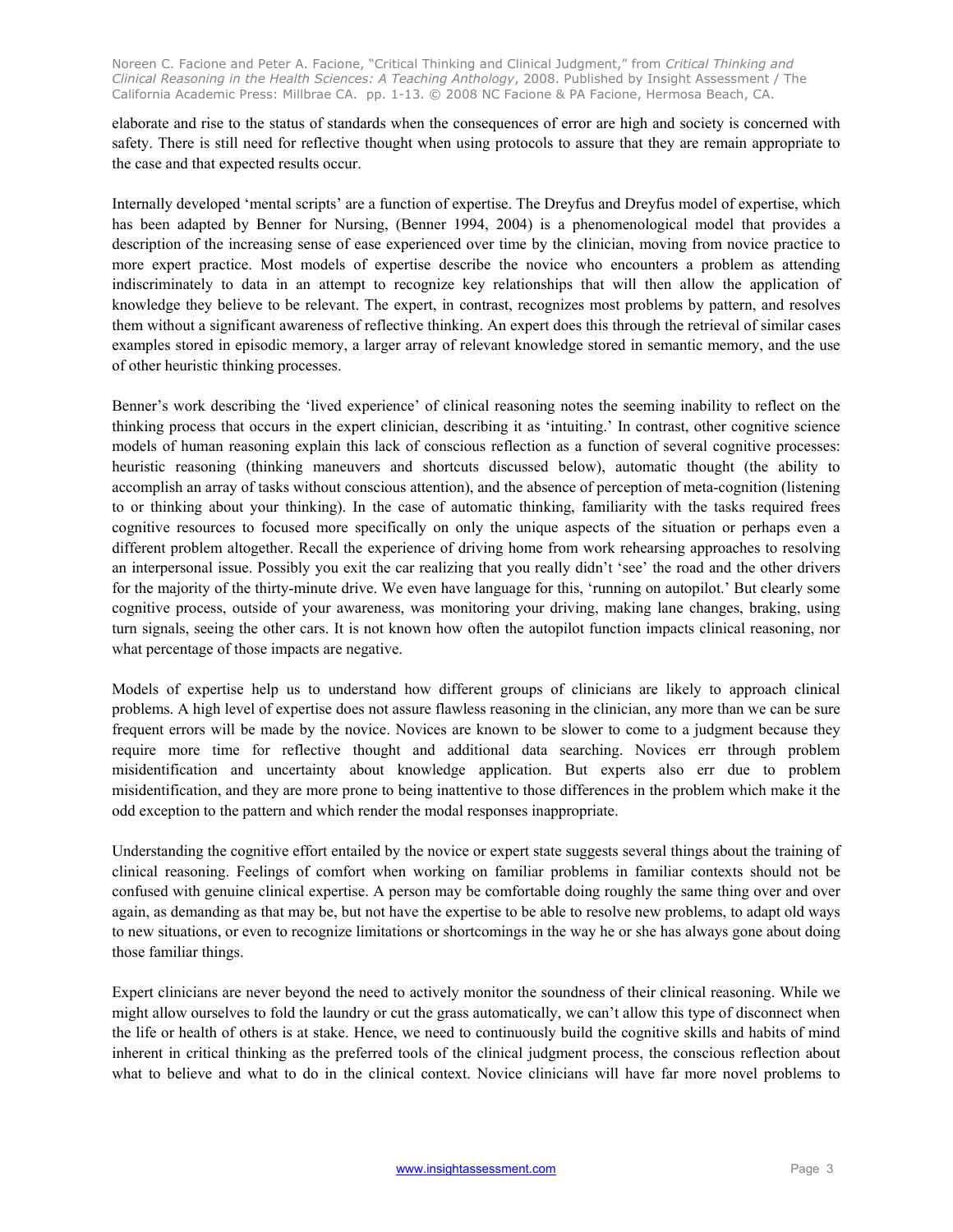address, but those who have stronger critical thinking skills will progress toward higher levels of competence and expertise.

#### **Two systems of reasoning**

Newer research in human reasoning finds evidence of the function of two interconnected 'systems' of reasoning. 'System 1' is conceptualized as reactive, instinctive, quick, and holistic. System 1 often relies on highly expeditious heuristic maneuvers which can yield useful response to perceived problems without recourse to reflection. By contrast, 'System 2' is described in the cognitive science literature as more deliberative, reflective, analytical, and procedural. System 2 is generally associated with reflective problem-solving and critical thinking. In its decision making processes System 2 also uses some heuristic maneuvers. We offer a fuller discussion in *Thinking and Reasoning in Human Decision Making: The Method of Argument and Heuristic Analysis*, (Facione & Facione, 2007) but will recap key elements here.

In humans these two systems never function completely independently. One is not naturally "better" than the other; in fact there are situations where each offers something of a corrective effect on the other. Because both systems rely on cognitive heuristics and because these maneuvers are known to have the potential to introduce error and biases into human reasoning, knowing something about heuristic reasoning is important to those who are attempting to train or to measure clinical reasoning. There is a growing literature on this research but reading several of the foundational books and papers will provide the needed insight into how we believe humans actually think and make clinical judgments (Gilovic, Griffin & Kahneman, 2002; Kahneman , Slovic & Tversky, 1982; Montgomery 1998). Here we provide only the briefest overview.

Some hypothesize that lacking claws, fangs, skeletal armor, protective fur, poisonous secretions, natural camouflage, strength, or speed, the human species survived, because of some other evolutionary advantage. One factor was the fast, efficient, and effective problem-solving made possible by heuristic reasoning. When used well, heuristic thinking helps us survive, but misuse of this type of reasoning, when not overridden by reflective thought (System 2), leads to predictable error. For example, consider the influence on behavior of the affect heuristic. This heuristic might function well pre-consciously like this: "unprotected needle  $\rightarrow$  BAD! (stop)" Twenty years after the AIDS epidemic, no reflective argument should be needed for a trained clinician to recognize the immediate danger presented by an unshielded needle. A misuse of this heuristic might be "comfort food –> GOOD," depending on how much one is trying to lose weight. Favoring choices that avoid loss, recognizing similarities, guessing about future events by playing a movie in your head of what will happen, and assuming one is able to control all threats, are examples of heuristic maneuvers that are typically below the level of conscious thought. This system 1 thought has a powerful effect on behavior as documented in these references here and others the end of this chapter. (Montgomery, 1998; Tversky & Kahneman, 1973; Kahneman, Slovic & Tversky, 1982; Weinstein, 1982).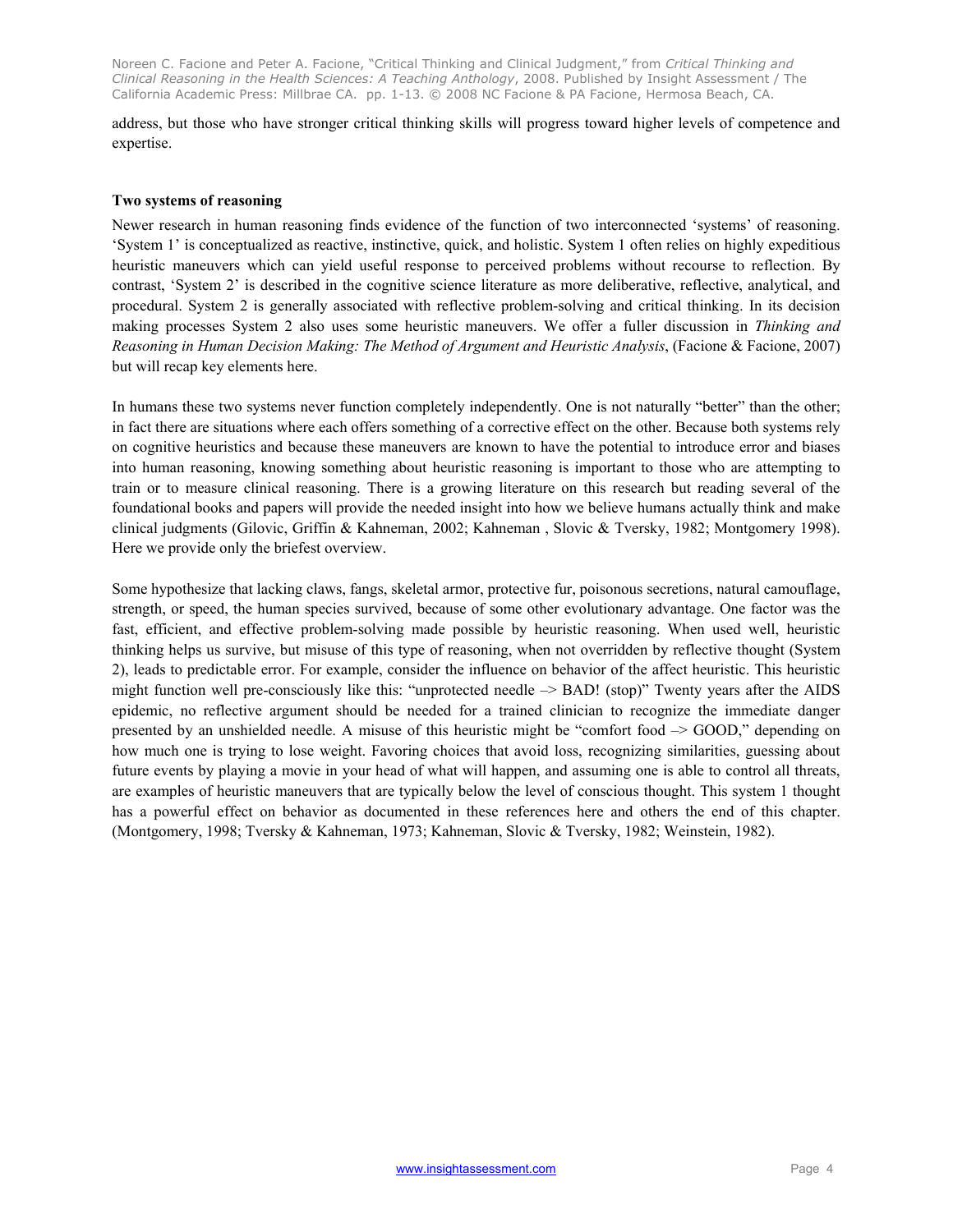Perhaps the current preoccupation with heuristic reasoning results from being relatively unaware of it in the past. While cognitive and social psychology has been working to impact the understanding of human reasoning, many



have been holding to early descriptions by Plato and Aristotle of humans as always striving to be deliberative, reflective, and logical. Not true. Even when we are making high stakes clinical judgments, this is not true. The current conceptualization of two interacting and complementary systems better explains the evolutionary success of our species. A new method of argument analysis has emerged that includes an examination of the entire decision-making process, both System 1 and System 2 and the influences of cognitive heuristics along with argument making on decision outcomes (Facione & Facione, 2007). It's likely that this method of decision analysis will bring new insights about how some common clinical errors occur. The important thing to realize is that although you may not as yet have heard much about this in the past, this is how we think. Effectively mixing System 1 and System 2 cognitive maneuvers to identify and resolve clinical problems is the normal form of mental processes involved in sound, expert, clinical reasoning. Misusing heuristic reasoning maneuvers, in the context of poor logic and misinformation is a description of poor clinical reasoning. Figure 1 below is a diagram locating the thinking

processes we have been discussing. Even good thinkers make both System 1 and 2 errors from time to time. We misinterpret things, overestimate or underestimate our chances of succeeding, rely on mistaken analogies, reject options out of hand, rely too heavily on feelings and hunches, judge things credible when they are not, etc. And there is one more strategy humans use to become confident about their decisions which needs to be factored in before the story of clinical reasoning is fully told.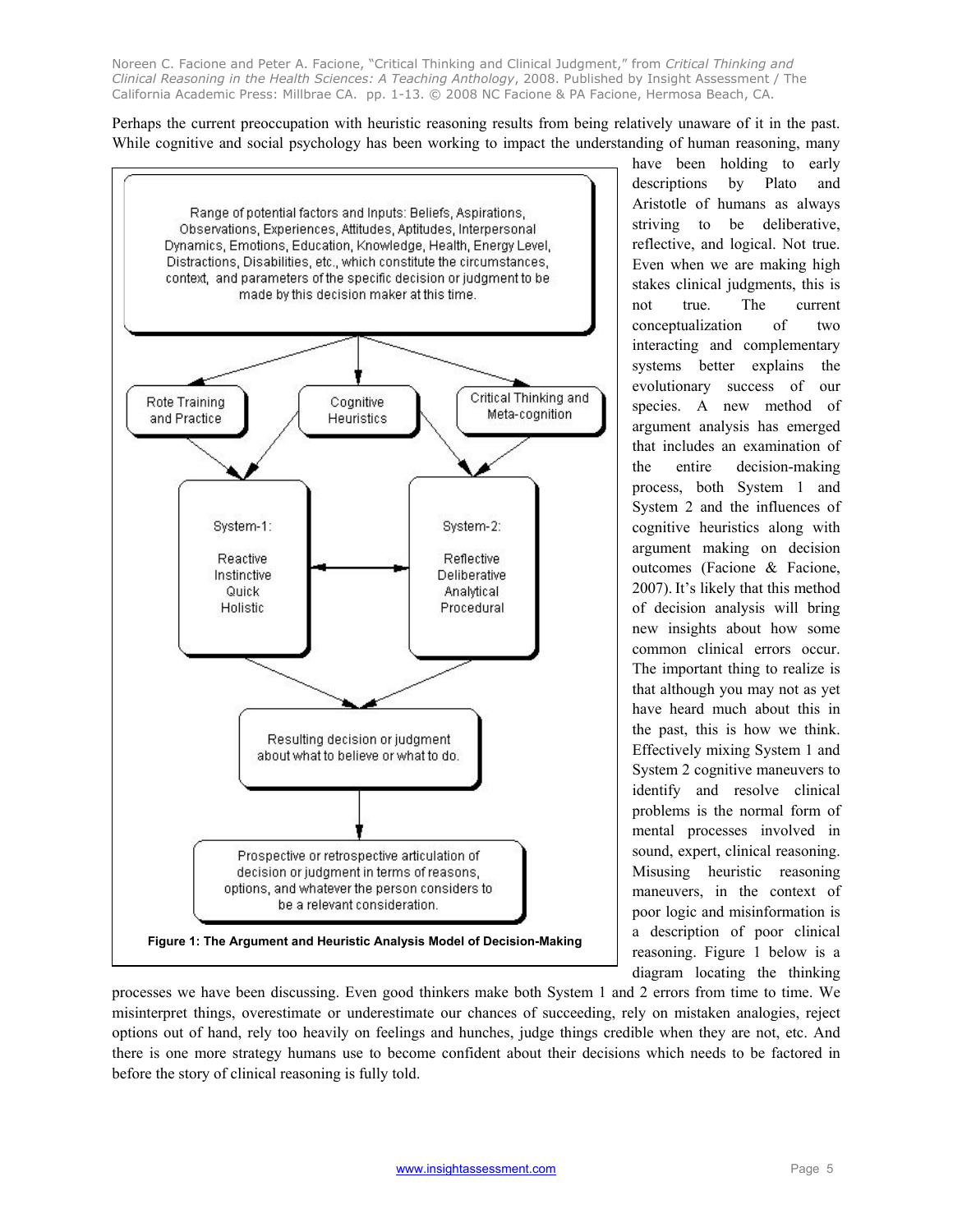#### **Dominance structuring**

Richly considered judgments about what to believe or do are typically structured around one dominant conclusion. In the case of a clinical judgment made under risky and uncertain conditions, that judgment emerges as a function of eliminating possible choices based on the evidence available. Subsequently, even when new evidence becomes available that changes the value of the chosen alternative, it proves difficult to override one's original conclusion. This remains true, even when new information renders the supporting reasons for the initial decision questionable at best. Creation of a 'dominance structure' (Montgomery, 1989) around one's choice of action (or inaction) can sustain confidence in the judgment even when the negative consequences of error are extremely high.

We all do this. We need to do this, actually, to attain significant confidence to act under uncertain conditions. Otherwise we would be more likely to delay a needed judgment or fail to maintain our resolve, thus making errors of omission. This would constitute a breech in the trust placed in us as health care providers. But there are dangers here. We can all think of situations where an ineffective plan of care was continued too long to be optimal, and was even harmful for a given individual. If we add the realities surrounding the interpersonal power structure necessary for the function of a medical team, there is an added pressure of responsibility on team leaders to be aware of dominance structures around particular diagnostic or treatment decisions which they may be sustaining long past their utility for improving the health of individual patients. The same situation could be described in relationship to the retention of policies and practices well beyond their appropriate application, or negative judgments against coworkers because initial negative impressions are wrongly sustained.

#### **Problem parameters**

When we interpret presenting symptoms, we explore their characteristics (frequency, severity, persistence, duration…), knowing that these characteristics modify the symptoms' meaning. So it is with the characteristics of clinical problems, or all of life's problems for that matter. A problem's attributes pose differing challenges for the thinking skills and habits of mind required for successful problem resolution. We have already mentioned above that new, or novel, problems and situations are approached differently than familiar ones. Other key characteristics of problem situations are the associated risk, the problem's complexity, the spontaneity of its occurrence, accompanying time constraints, and the need for specialized knowledge or collaboration required to address a response. Reflect on the likely characteristics of the typical problems presented in clinical practice and recall your own initial clinical experiences as a student. When you were a health science student yourself, many of the problems you encountered in the clinical setting appeared to you to be: 1) novel, 2) complex, 3) high stakes, 4) time constrained, 5) spontaneous, and 6) requiring of more specialized knowledge than you had at your fingertips. Finally, in spite of being a trainee, often you probably felt you had to resolve problems individually rather than relying on collaboration. Your responses to those same problems now will depend in part on the nature of your current practice and the expertise you have developed. The perceived risk attached may be similar, as most clinical judgments are high stakes for you as well as your patients. But there are probably a higher proportion of those problems which are now, for you, highly familiar, less complex, more anticipatable, more within your knowledge base, where time to think is less of an issue, and you can rely on collaboration with other members of the health care team.

Training clinical judgment across all of these possible problem parameters requires a careful pedagogical approach. We need to remember to provide time for trainees to think. Scaffolding the complexity of problems presented to students and novice staff will improve their ability to think well. Debriefing case outcomes as to the embedded clinical reasoning (surfacing assumptions, preliminary diagnoses, suspected interacting factors) externalizes the reasoning process so that it can be critiqued or praised. In the end, training health professionals to think well in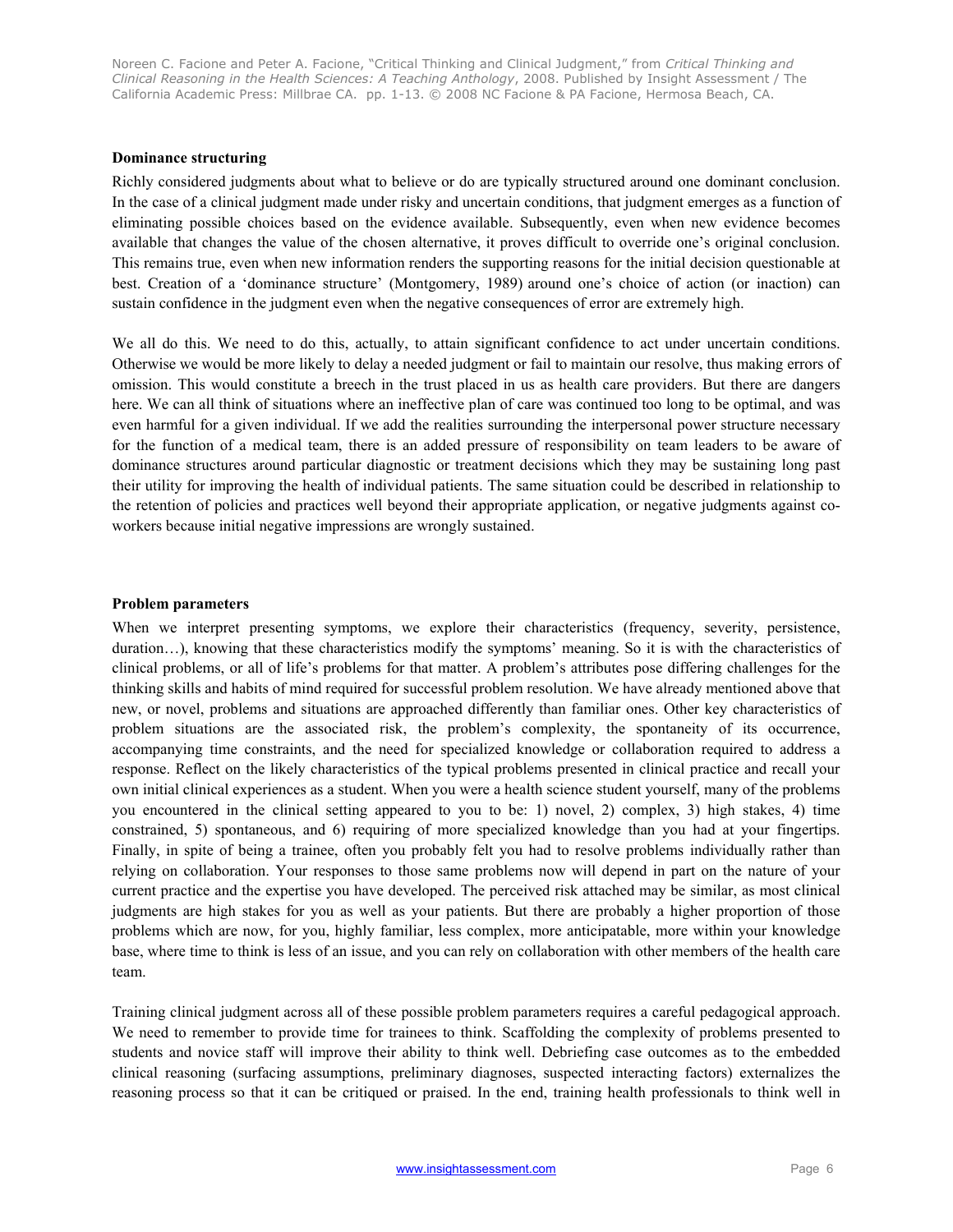clinical practice is a delicate dance, balancing the need to function in swiftly evolving real world cases with the need to allow every promising student time to develop their critical thinking skills.

The emphasis here is on 'promising.' One thing we have learned in the course of our work in critical thinking measurement is that many students admitted to health science programs do not have the requisite thinking skills to become great or even competent diagnosticians. We know this by examining thousands of critical thinking test scores from students across the health science disciplines (Facione & Facione, 1997; Chirema, 2006) and from the research that has been done to link critical thinking test scores with success on licensure examinations in the health sciences (Williams, Schmidt, Tilliss *et. al.,* 2006).

Taking a critical thinking approach to clinical practice entails two linked goals: accurate problem identification and optimal problem resolution. The first is essential. Taking action to solve the wrong problem may work occasionally in politics, but will not work for the sick and dying. The second is also essential. What are the consequences of not taking a critical thinking approach to developing a clinical treatment plan? If clinicians or our health science students do not have the possibility to think reflectively about clinical situations, they will use other methods for problem resolution. Some alternatives to critical thinking are: 1) to ask someone else what to do; 2) to do nothing; 3) to keep on doing something which is failing to achieve our desired outcome; or 4) to do something, anything, new just because it has not been tried yet. The first three are a recipe for mediocrity or failure through omission. The fourth is perhaps most dangerous if the presumed diagnosis is mistaken or if the chanced upon trial treatment turns out to be not simply ineffectual but actually harmful.

At its best, a focus on reflective thinking, and some attempt to meta-cognitively monitor our use of heuristic thinking, allows one to be thoughtful about intellectual honesty, analytically anticipating what happens next, demanding the wisdom of making decisions in a fair-minded and timely manner, and the attempt to eliminate personal biases. These habits of mind have been identified as those of the ideal critical thinker (Facione, Facione & Sanchez, 1994; American Philosophical Association, 1990).

#### **Multiple measurement modalities**

The assessment of critical thinking lends itself to the full array of measurement methods. Here as in all areas of measurement, multiple measures allow the assessment of critical thinking in the many clinical practice contexts. Multiple choice (Facione & Facione, 2006; Facione, 2000; Watson & Glaser, 1980; Ennis, Millman & Tomko, 1985) or short answer essay tests (Ennis & Weir, 1985), can be used to take one measure of critical thinking skill. These are particularly useful as diagnostic tests for reasoning competence for newly hired clinicians, health science students, and even health care clients who are not cognitively impaired. Some of these instruments use multiple choice questions requiring test-takers to apply critical thinking skills not only to solve a problem but to evaluate the quality of the solution and provide the evidence for that quality. Likert-style attitudinal measures can gauge critical thinking habits of mind (Facione & Facione 1992; Giancarlo 1998). Others have reported the utility of the multiple choice format to test reasoning process when the items are written well (Leung, Mok & Wong, 2007). Rubrics can be constructed to assess particular critical thinking skills or to obtain a holistic ratings of critical thinking skills and disposition. When care is taken to train rater and assure their valid and reliable observation of critical thinking as it presents in real time, these rubrics can be used to assess critical thinking exhibited by clinicians or students in routine case conferences, planned classroom presentations, written assignments, or immediately after addressing a spontaneous bedside situation (Facione & Facione 1996b; Facione & Facione, 1994).

Each assessment device has different potential for assessing critical thinking in relation to more or less authentic clinical judgment situations. Any test of critical thinking must call forth evidence of critical thinking itself and not merely evidence of content knowledge if they are to assess an individual's ability to think well. Psychological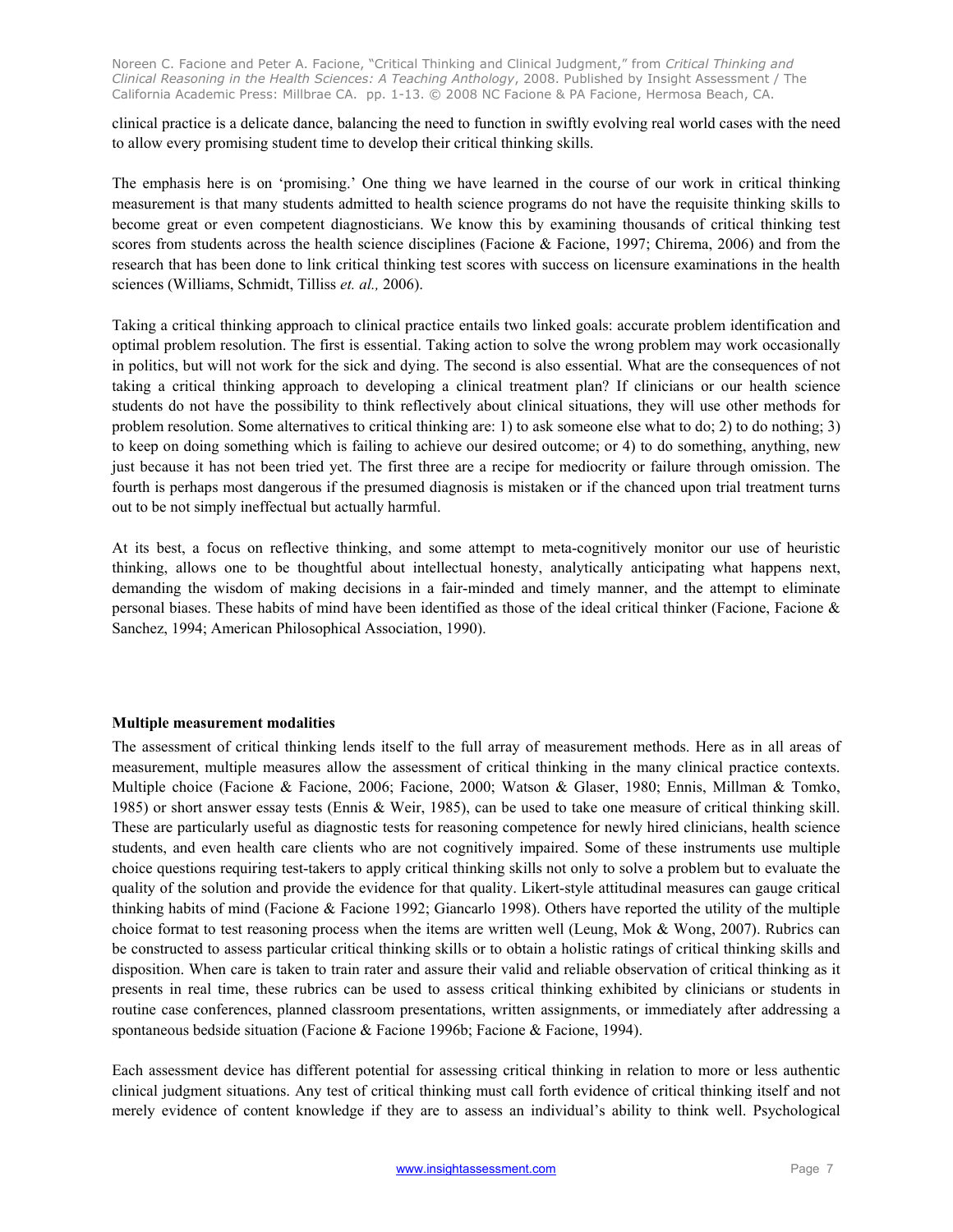measures of critical thinking disposition can provide a barometer for whether a given individual is disposed to use their critical thinking skills rather than to rely on some other way of dealing with problems. These test an individual's willingness to try to think well. We need clinicians who are both willing and able to think well.

#### **Summary**

The focus on the need to training clinical judgment per se is rather new. At every level from novice to expert, clinical judgment regarding diagnosis, treatment, and on-going evaluation of patient outcomes is a fundamentally complex reasoning process which is applied to problems characterized by a multiplicity of potentially varying parameters, and which consumes cognitive resources including time to think as it relies upon core critical thinking skills and habits of mind, integrating our two systems of decision-making, susceptible to the benefits and shortcomings of cognitive dominance structuring. How clinical reasoning is experience, even d by the expert, is not a reliable measure of either the complexity or the quality of reasoning process. We would make an analogy to the practiced use of customized software on a computer. The apparent ease of the experience belies the cognitive, physiological and mechanical processes at work. We cannot make this point strongly enough, because the potential implications of overconfidence in one's expertise in clinical reasoning could not be more grave for the sick and dying. Previously we were overly confident that students and novice clinicians would somehow "naturally" advance in their clinical reasoning as they were introduced to typical clinical case scenarios. But we have learned that without a direct focus on the critical thinking processes used to interpret, analyze, infer, evaluate, and explain what is going on, progress in clinical reasoning is an uncertain outcome. True, this progress may come entirely from the learners own awareness of how she or he needs to go about internalizing and growing their clinical reasoning expertise. But when wise instructors and mentors facilitate reflective problem-solving by prompting meta-analysis and evaluation of clinical reasoning through their course assignments and pedagogical approaches, the progress is more certain. Changes in health science curricula to case-based pedagogies and problem based learning are relatively recent, but we are already seeing evidence of improved outcomes as educational researchers report that their pedagogical efforts to improve clinical reasoning skills and dispositions have been demonstrated in a variety of health science disciplines and contexts (Jenicek 2006; McAllister 2005; Tiwari, Lai, So & Yuen, 2006, Shin, Jung, Shin, & Kim, 2006; Torre, Daley, Stark-Schweitzer, Siddhartha, et al., 2007; Ozturk, Muslu & Dicle, 2007; Suliman, 2006; Velde & Wittman, 2006). Expanding our knowledge of how to do this well will surely follow.

#### **References**

- Ackerman, M., Rinchuse D. & Rinchuse D. (2006). ABO certification in the age of evidence and enhancement. *American Journal of Orthodontics, Dentofacial, and Orthotics*. Vol. 130 (2), 133-140.
- American Philosophical Association [APA] (1990). *Critical Thinking: A Statement of Expert Consensus for Purposes of Educational Assessment and Instruction, Recommendations Prepared for the Committee on Pre-College Philosophy*. ERIC Doc. No. ED 315-423.

Benner, P. *From Novice to Expert: Excellence and Power in Clinical Practice*. Menlo Park, CA: Addison Wesley., 1984*.*

- Benner, P. (2004). Using the Dreyfus Model of Skill Acquisition to Describe and Interpret Skill Acquisition and Clinical Judgment in Nursing Practice and Education, *Bulletin of Science, Technology & Society,* Vol. 24, No. 3, 188-199.
- Chirema, K. (2006). The use of reflective journals in the promotion of reflection and learning in post-registration nursing students. *Nursing Education Today,* 27,192-202.
- Ennis, R. Millman, J. & Tomko, T. *The Cornell CT Test (Levels X and Z).* Pacific Grove, CA: Midwest Publications, 1985.
- Ennis, R & Weir, E. *The Ennis-Weir CT Essay Test: An Instrument for Testing and Teaching*. Pacific Grove, CA: Midwest Publications, 1985.
- Facione, N. & Facione, P. (1996a). Externalizing the critical thinking in knowledge development and clinical judgment. *Nursing Outlook* , 44, 129-136.
- Facione, N. & Facione P. *Critical Thinking Assessment in Nursing Education Programs: An Aggregate Data Analysis*. Millbrae, CA: California Academic Press, 1997.
- Facione, N. & Facione, P. (2006) The cognitive structuring of patient delay*. Social Science & Medicine*, Vol. 63, pp. 3137-3149.
- Facione, N. & Facione P. *The Health Sciences Reasoning Test (HSRT*). Millbrae, CA: California Academic Press, 2006.
- Facione, N, Facione, P & Sanchez, C. (1994). Critical thinking disposition as a measure of competent clinical judgment: The development of the California Critical Thinking Disposition Inventory. *Journal of Nursing Education*, 33 (8), 345-350.
- Facione, P. *The California Critical Thinking Skills Test (CCTST)*. Millbrae, CA: California Academic Press, 2000.
- Facione, P. & Facione, N. *The California Critical Thinking Disposition Inventory (CCTDI)*. Millbrae, CA: California Academic Press, 1992.
- Facione, P. & Facione, N. *The Professional Judgment Rating Form: Novice/Intern Level*. Millbrae, CA: California Academic Press, 1996b.
- Facione, P. & Facione, N. *Thinking and Reasoning in Human Decision Making: The Method of Argument and Heuristic Analysis*. Millbrae, CA: The California Academic Press, 2007.